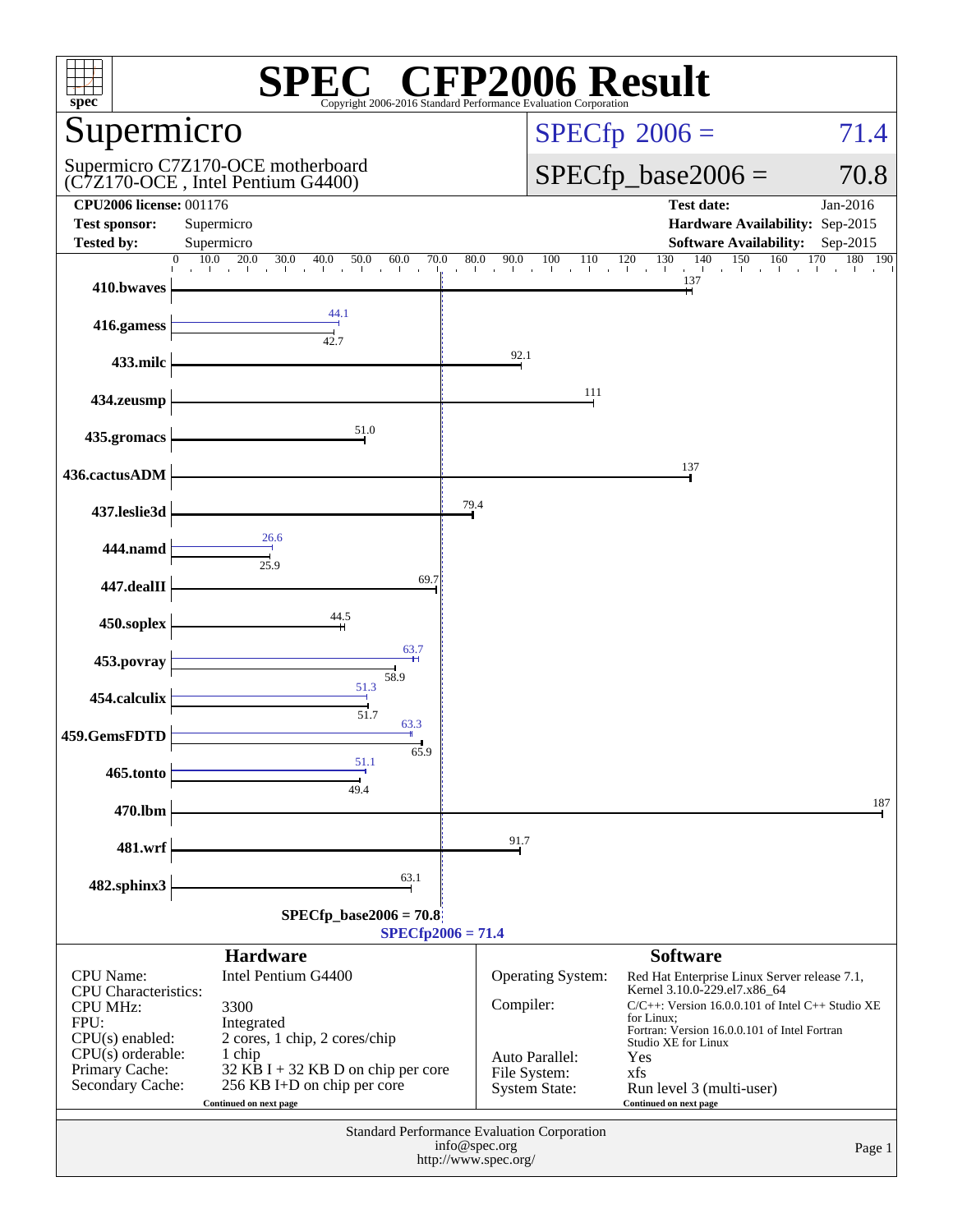

# Supermicro

#### (C7Z170-OCE , Intel Pentium G4400) Supermicro C7Z170-OCE motherboard

### $SPECfp2006 = 71.4$  $SPECfp2006 = 71.4$

#### $SPECfp\_base2006 = 70.8$

| <b>CPU2006 license: 001176</b>       |                                                                                                          |                                                            | <b>Test date:</b><br>$Jan-2016$             |
|--------------------------------------|----------------------------------------------------------------------------------------------------------|------------------------------------------------------------|---------------------------------------------|
| <b>Test sponsor:</b>                 | Supermicro                                                                                               |                                                            | Hardware Availability: Sep-2015             |
| <b>Tested by:</b>                    | Supermicro                                                                                               |                                                            | <b>Software Availability:</b><br>$Sep-2015$ |
| L3 Cache:<br>Other Cache:<br>Memory: | $3 \text{ MB I+D}$ on chip per chip<br>None<br>16 GB (4 x 4 GB 1Rx8 PC4-2800R-U, running at 2133<br>MHz) | <b>Base Pointers:</b><br>Peak Pointers:<br>Other Software: | $64$ -bit<br>$32/64$ -bit<br>None           |
| Disk Subsystem:<br>Other Hardware:   | 1 x 200 GB SATA III SSD<br>None                                                                          |                                                            |                                             |

| <b>Results Table</b> |                |              |                |       |                |       |                |              |                |              |                |              |
|----------------------|----------------|--------------|----------------|-------|----------------|-------|----------------|--------------|----------------|--------------|----------------|--------------|
|                      | <b>Base</b>    |              |                |       | <b>Peak</b>    |       |                |              |                |              |                |              |
| <b>Benchmark</b>     | <b>Seconds</b> | <b>Ratio</b> | <b>Seconds</b> | Ratio | <b>Seconds</b> | Ratio | <b>Seconds</b> | <b>Ratio</b> | <b>Seconds</b> | <b>Ratio</b> | <b>Seconds</b> | <b>Ratio</b> |
| 410.bwaves           | 99.1           | 137          | 100            | 136   | 99.1           | 137   | 99.1           | 137          | 100            | 136          | 99.1           | 137          |
| 416.gamess           | 459            | 42.7         | 459            | 42.6  | 459            | 42.7  | 445            | 44.0         | 444            | 44.1         | 444            | 44.1         |
| 433.milc             | 99.6           | 92.1         | 99.6           | 92.2  | 99.6           | 92.1  | 99.6           | 92.1         | 99.6           | 92.2         | 99.6           | <u>92.1</u>  |
| 434.zeusmp           | 81.9           | 111          | 81.9           | 111   | 81.9           | 111   | 81.9           | 111          | 81.9           | 111          | 81.9           | <b>111</b>   |
| 435.gromacs          | 140            | 51.0         | 140            | 50.8  | 140            | 51.0  | 140            | 51.0         | 140            | 50.8         | <b>140</b>     | 51.0         |
| 436.cactusADM        | 87.4           | 137          | 87.3           | 137   | 87.5           | 137   | 87.4           | 137          | 87.3           | 137          | 87.5           | 137          |
| 437.leslie3d         | 118            | 79.5         | 118            | 79.4  | 119            | 79.1  | 118            | 79.5         | <b>118</b>     | 79.4         | 119            | 79.1         |
| 444.namd             | 310            | 25.9         | 310            | 25.9  | 310            | 25.9  | 302            | 26.6         | 302            | 26.6         | 302            | 26.6         |
| 447.dealII           | 164            | 69.7         | 164            | 69.7  | 164            | 69.7  | 164            | 69.7         | 164            | 69.7         | 164            | 69.7         |
| 450.soplex           | 183            | 45.6         | <b>187</b>     | 44.5  | 187            | 44.5  | 183            | 45.6         | 187            | 44.5         | 187            | 44.5         |
| 453.povray           | 90.3           | 58.9         | 90.4           | 58.9  | 90.4           | 58.8  | 81.8           | 65.1         | 83.5           | 63.7         | 83.7           | 63.6         |
| 454.calculix         | 159            | 51.8         | 159            | 51.7  | 160            | 51.7  | 161            | 51.3         | 161            | 51.3         | 161            | 51.3         |
| 459.GemsFDTD         | 161            | 66.0         | 161            | 65.9  | 161            | 65.7  | 169            | 62.8         | 167            | 63.4         | 168            | 63.3         |
| 465.tonto            | 199            | 49.3         | 199            | 49.6  | <u>199</u>     | 49.4  | 192            | 51.1         | 193            | 50.9         | 193            | 51.1         |
| 470.1bm              | 73.3           | 187          | 73.5           | 187   | 73.5           | 187   | 73.3           | 187          | 73.5           | 187          | 73.5           | <u>187</u>   |
| 481.wrf              | 122            | 91.7         | 121            | 91.9  | 122            | 91.7  | 122            | 91.7         | 121            | 91.9         | <u>122</u>     | 91.7         |
| 482.sphinx3          | 308            | 63.2         | 309            | 63.0  | 309            | 63.1  | 308            | 63.2         | 309            | 63.0         | 309            | 63.1         |

#### Results appear in the [order in which they were run.](http://www.spec.org/auto/cpu2006/Docs/result-fields.html#RunOrder) Bold underlined text [indicates a median measurement.](http://www.spec.org/auto/cpu2006/Docs/result-fields.html#Median)

#### **[Operating System Notes](http://www.spec.org/auto/cpu2006/Docs/result-fields.html#OperatingSystemNotes)**

Stack size set to unlimited using "ulimit -s unlimited"

#### **[Platform Notes](http://www.spec.org/auto/cpu2006/Docs/result-fields.html#PlatformNotes)**

 As tested, the system used a Supermicro CSE-743TQ-1200B-SQ chassis. The chassis is configured with a PWS-1K25P-PQ power supply, 1 SNK-P0051AP4 heatsink, as well as 1 FAN-0103L4 rear fan and 2 FAN-0104L4 chassis fan. Sysinfo program /usr/cpu2006/config/sysinfo.rev6914 \$Rev: 6914 \$ \$Date:: 2014-06-25 #\$ e3fbb8667b5a285932ceab81e28219e1 running on C7Z170-01 Sat Jan 16 08:04:21 2016

 This section contains SUT (System Under Test) info as seen by some common utilities. To remove or add to this section, see:

Continued on next page

Standard Performance Evaluation Corporation [info@spec.org](mailto:info@spec.org) <http://www.spec.org/>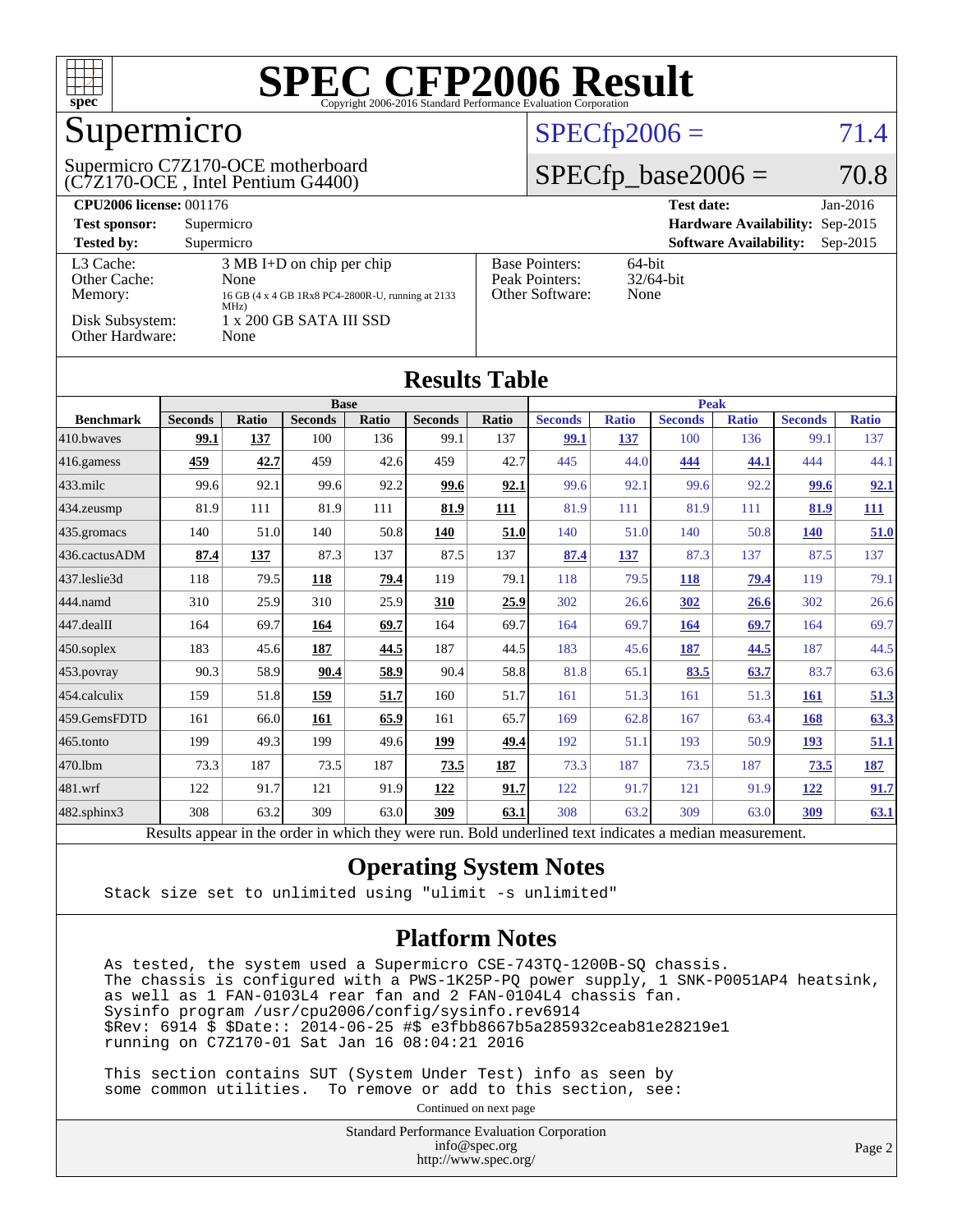

#### Supermicro

 $SPECTp2006 = 71.4$ 

(C7Z170-OCE , Intel Pentium G4400) Supermicro C7Z170-OCE motherboard

 $SPECTp\_base2006 = 70.8$ 

**[CPU2006 license:](http://www.spec.org/auto/cpu2006/Docs/result-fields.html#CPU2006license)** 001176 **[Test date:](http://www.spec.org/auto/cpu2006/Docs/result-fields.html#Testdate)** Jan-2016 **[Test sponsor:](http://www.spec.org/auto/cpu2006/Docs/result-fields.html#Testsponsor)** Supermicro **[Hardware Availability:](http://www.spec.org/auto/cpu2006/Docs/result-fields.html#HardwareAvailability)** Sep-2015 **[Tested by:](http://www.spec.org/auto/cpu2006/Docs/result-fields.html#Testedby)** Supermicro **Supermicro [Software Availability:](http://www.spec.org/auto/cpu2006/Docs/result-fields.html#SoftwareAvailability)** Sep-2015

#### **[Platform Notes \(Continued\)](http://www.spec.org/auto/cpu2006/Docs/result-fields.html#PlatformNotes)**

Standard Performance Evaluation Corporation [info@spec.org](mailto:info@spec.org) <http://www.spec.org/cpu2006/Docs/config.html#sysinfo> From /proc/cpuinfo model name : Intel(R) Pentium(R) CPU G4400 @ 3.30GHz 1 "physical id"s (chips) 2 "processors" cores, siblings (Caution: counting these is hw and system dependent. The following excerpts from /proc/cpuinfo might not be reliable. Use with caution.) cpu cores : 2 siblings physical 0: cores 0 1 cache size : 3072 KB From /proc/meminfo MemTotal: 16207064 kB<br>HugePages Total: 0 HugePages\_Total: 0 Hugepagesize: 2048 kB From /etc/\*release\* /etc/\*version\* os-release: NAME="Red Hat Enterprise Linux Server" VERSION="7.1 (Maipo)" ID="rhel" ID\_LIKE="fedora" VERSION\_ID="7.1" PRETTY\_NAME="Red Hat Enterprise Linux Server 7.1 (Maipo)" ANSI\_COLOR="0;31" CPE\_NAME="cpe:/o:redhat:enterprise\_linux:7.1:GA:server" redhat-release: Red Hat Enterprise Linux Server release 7.1 (Maipo) system-release: Red Hat Enterprise Linux Server release 7.1 (Maipo) system-release-cpe: cpe:/o:redhat:enterprise\_linux:7.1:ga:server uname -a: Linux C7Z170-01 3.10.0-229.el7.x86\_64 #1 SMP Thu Jan 29 18:37:38 EST 2015 x86\_64 x86\_64 x86\_64 GNU/Linux run-level 3 Jan 16 03:01 SPEC is set to: /usr/cpu2006 Filesystem Type Size Used Avail Use% Mounted on<br>
/dev/sda2 xfs 183G 32G 151G 18% / /dev/sda2 xfs 183G 32G 151G 18% / Additional information from dmidecode: Warning: Use caution when you interpret this section. The 'dmidecode' program reads system data which is "intended to allow hardware to be accurately determined", but the intent may not be met, as there are frequent changes to hardware, firmware, and the "DMTF SMBIOS" standard. BIOS American Megatrends Inc. 1.0a 01/08/2016 Memory: 4x 0420 F4-2800C16-4GRK 4 GB 1 rank 2133 MHz Continued on next page

<http://www.spec.org/>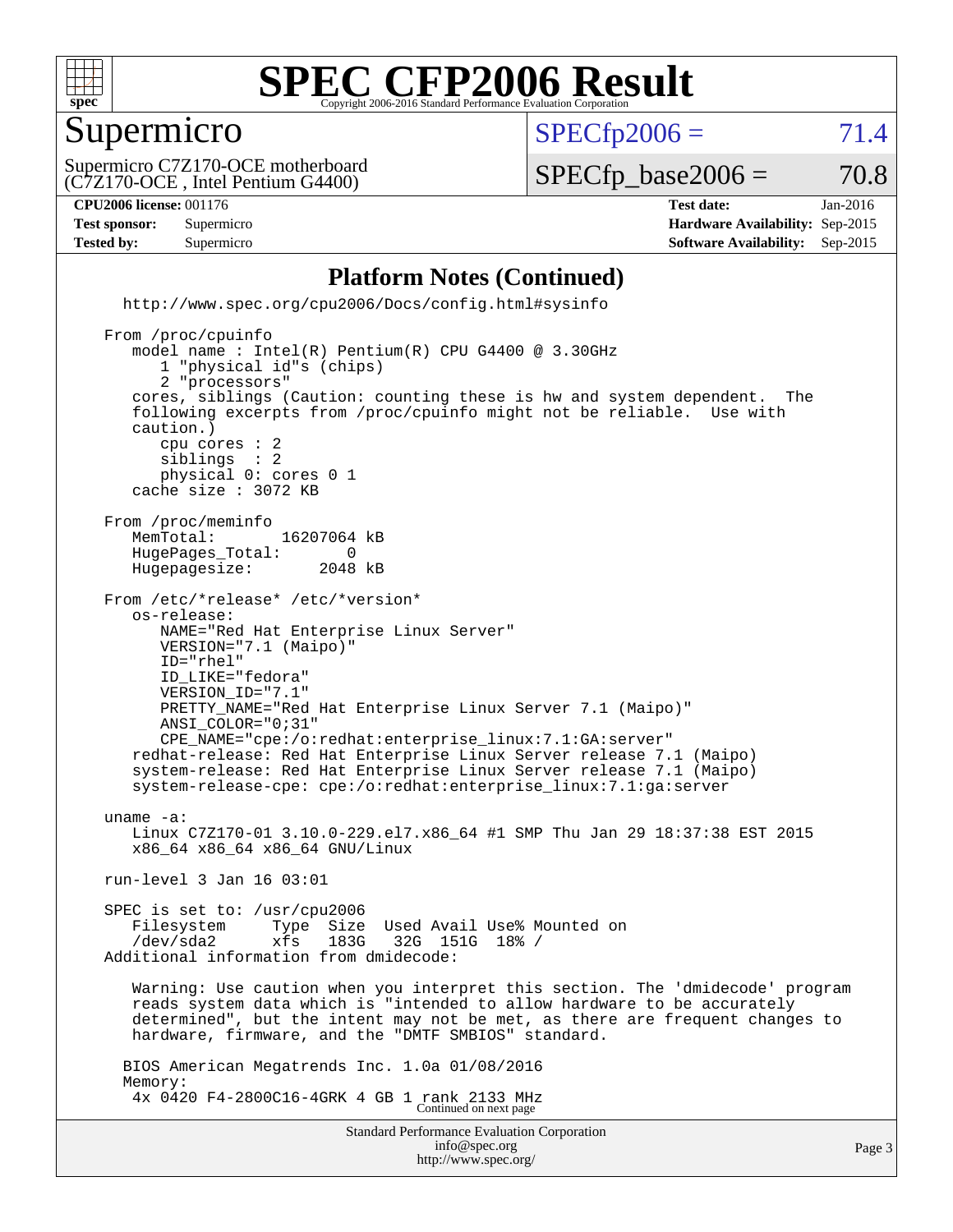

### Supermicro

 $SPECTp2006 = 71.4$ 

(C7Z170-OCE , Intel Pentium G4400) Supermicro C7Z170-OCE motherboard

**[CPU2006 license:](http://www.spec.org/auto/cpu2006/Docs/result-fields.html#CPU2006license)** 001176 **[Test date:](http://www.spec.org/auto/cpu2006/Docs/result-fields.html#Testdate)** Jan-2016

 $SPECfp\_base2006 = 70.8$ 

**[Test sponsor:](http://www.spec.org/auto/cpu2006/Docs/result-fields.html#Testsponsor)** Supermicro **[Hardware Availability:](http://www.spec.org/auto/cpu2006/Docs/result-fields.html#HardwareAvailability)** Sep-2015 **[Tested by:](http://www.spec.org/auto/cpu2006/Docs/result-fields.html#Testedby)** Supermicro **Supermicro [Software Availability:](http://www.spec.org/auto/cpu2006/Docs/result-fields.html#SoftwareAvailability)** Sep-2015

#### **[Platform Notes \(Continued\)](http://www.spec.org/auto/cpu2006/Docs/result-fields.html#PlatformNotes)**

(End of data from sysinfo program)

#### **[General Notes](http://www.spec.org/auto/cpu2006/Docs/result-fields.html#GeneralNotes)**

Environment variables set by runspec before the start of the run: KMP\_AFFINITY = "granularity=fine,compact,1,0" LD\_LIBRARY\_PATH = "/usr/cpu2006/libs/32:/usr/cpu2006/libs/64:/usr/cpu2006/sh" OMP\_NUM\_THREADS = "2"

 Binaries compiled on a system with 1x Intel Core i5-4670K CPU + 32GB memory using RedHat EL 7.1 Transparent Huge Pages enabled with: echo always > /sys/kernel/mm/transparent\_hugepage/enabled

#### **[Base Compiler Invocation](http://www.spec.org/auto/cpu2006/Docs/result-fields.html#BaseCompilerInvocation)**

 $C$  benchmarks:<br>icc  $-m64$ 

[C++ benchmarks:](http://www.spec.org/auto/cpu2006/Docs/result-fields.html#CXXbenchmarks) [icpc -m64](http://www.spec.org/cpu2006/results/res2016q1/cpu2006-20160120-38711.flags.html#user_CXXbase_intel_icpc_64bit_bedb90c1146cab66620883ef4f41a67e)

[Fortran benchmarks](http://www.spec.org/auto/cpu2006/Docs/result-fields.html#Fortranbenchmarks): [ifort -m64](http://www.spec.org/cpu2006/results/res2016q1/cpu2006-20160120-38711.flags.html#user_FCbase_intel_ifort_64bit_ee9d0fb25645d0210d97eb0527dcc06e)

[Benchmarks using both Fortran and C](http://www.spec.org/auto/cpu2006/Docs/result-fields.html#BenchmarksusingbothFortranandC): [icc -m64](http://www.spec.org/cpu2006/results/res2016q1/cpu2006-20160120-38711.flags.html#user_CC_FCbase_intel_icc_64bit_0b7121f5ab7cfabee23d88897260401c) [ifort -m64](http://www.spec.org/cpu2006/results/res2016q1/cpu2006-20160120-38711.flags.html#user_CC_FCbase_intel_ifort_64bit_ee9d0fb25645d0210d97eb0527dcc06e)

### **[Base Portability Flags](http://www.spec.org/auto/cpu2006/Docs/result-fields.html#BasePortabilityFlags)**

| 410.bwaves: -DSPEC CPU LP64                 |  |
|---------------------------------------------|--|
| 416.gamess: -DSPEC_CPU_LP64                 |  |
| 433.milc: -DSPEC CPU LP64                   |  |
| 434.zeusmp: -DSPEC_CPU_LP64                 |  |
| 435.gromacs: -DSPEC_CPU_LP64 -nofor_main    |  |
| 436.cactusADM: -DSPEC_CPU_LP64 -nofor_main  |  |
| 437.leslie3d: -DSPEC_CPU LP64               |  |
| 444.namd: -DSPEC CPU LP64                   |  |
| 447.dealII: -DSPEC CPU LP64                 |  |
| 450.soplex: -DSPEC_CPU_LP64                 |  |
| 453.povray: -DSPEC_CPU_LP64                 |  |
| 454.calculix: - DSPEC CPU LP64 - nofor main |  |
| 459.GemsFDTD: - DSPEC CPU LP64              |  |
| 465.tonto: - DSPEC_CPU_LP64                 |  |
| 470.1bm: - DSPEC CPU LP64                   |  |

Continued on next page

Standard Performance Evaluation Corporation [info@spec.org](mailto:info@spec.org) <http://www.spec.org/>

Page 4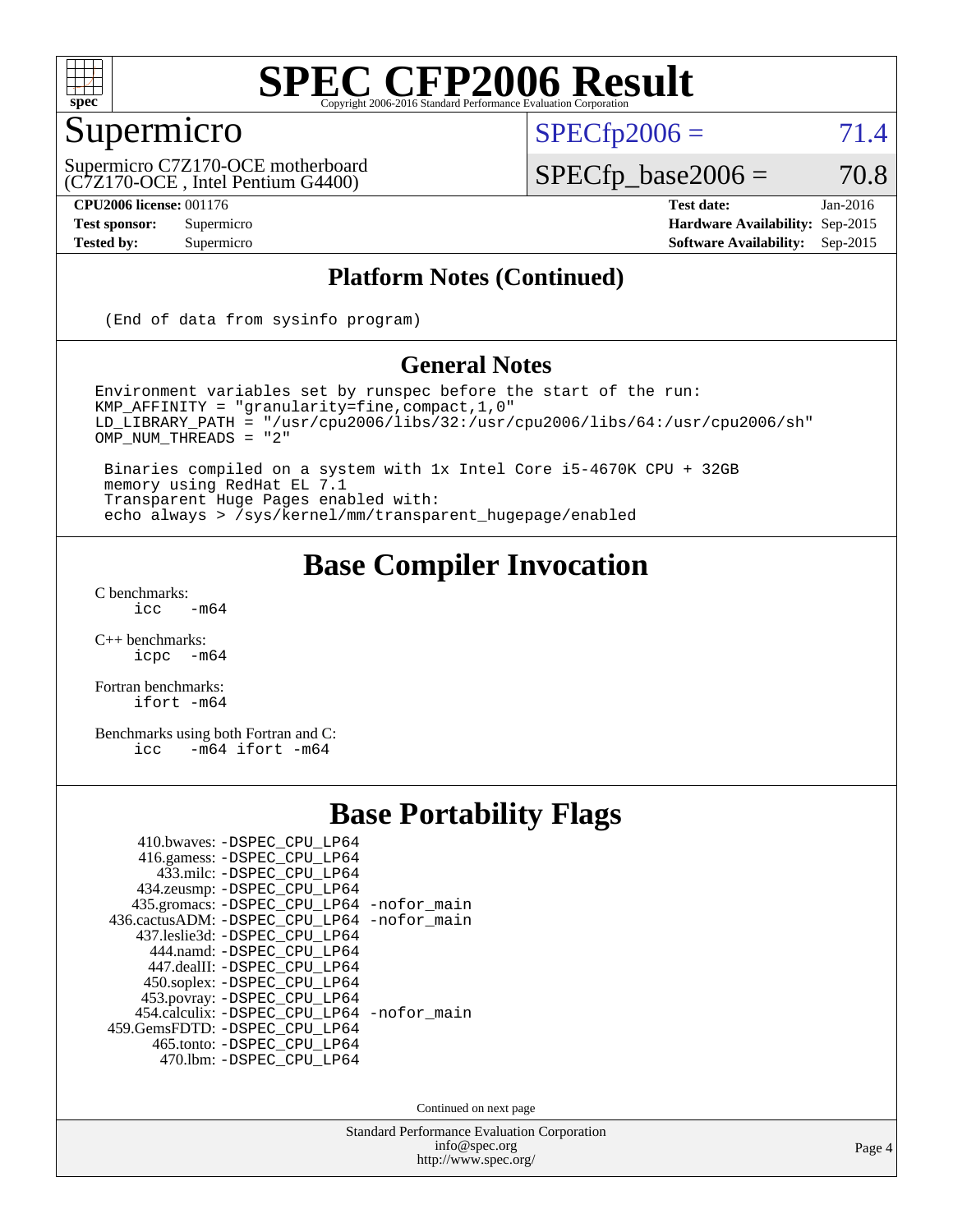

#### Supermicro

 $SPECTp2006 = 71.4$ 

(C7Z170-OCE , Intel Pentium G4400) Supermicro C7Z170-OCE motherboard  $SPECTp\_base2006 = 70.8$ 

**[CPU2006 license:](http://www.spec.org/auto/cpu2006/Docs/result-fields.html#CPU2006license)** 001176 **[Test date:](http://www.spec.org/auto/cpu2006/Docs/result-fields.html#Testdate)** Jan-2016 **[Test sponsor:](http://www.spec.org/auto/cpu2006/Docs/result-fields.html#Testsponsor)** Supermicro **[Hardware Availability:](http://www.spec.org/auto/cpu2006/Docs/result-fields.html#HardwareAvailability)** Sep-2015 **[Tested by:](http://www.spec.org/auto/cpu2006/Docs/result-fields.html#Testedby)** Supermicro **Supermicro [Software Availability:](http://www.spec.org/auto/cpu2006/Docs/result-fields.html#SoftwareAvailability)** Sep-2015

### **[Base Portability Flags \(Continued\)](http://www.spec.org/auto/cpu2006/Docs/result-fields.html#BasePortabilityFlags)**

 481.wrf: [-DSPEC\\_CPU\\_LP64](http://www.spec.org/cpu2006/results/res2016q1/cpu2006-20160120-38711.flags.html#suite_basePORTABILITY481_wrf_DSPEC_CPU_LP64) [-DSPEC\\_CPU\\_CASE\\_FLAG](http://www.spec.org/cpu2006/results/res2016q1/cpu2006-20160120-38711.flags.html#b481.wrf_baseCPORTABILITY_DSPEC_CPU_CASE_FLAG) [-DSPEC\\_CPU\\_LINUX](http://www.spec.org/cpu2006/results/res2016q1/cpu2006-20160120-38711.flags.html#b481.wrf_baseCPORTABILITY_DSPEC_CPU_LINUX) 482.sphinx3: [-DSPEC\\_CPU\\_LP64](http://www.spec.org/cpu2006/results/res2016q1/cpu2006-20160120-38711.flags.html#suite_basePORTABILITY482_sphinx3_DSPEC_CPU_LP64)

### **[Base Optimization Flags](http://www.spec.org/auto/cpu2006/Docs/result-fields.html#BaseOptimizationFlags)**

[C benchmarks](http://www.spec.org/auto/cpu2006/Docs/result-fields.html#Cbenchmarks):

[-xSSE4.2](http://www.spec.org/cpu2006/results/res2016q1/cpu2006-20160120-38711.flags.html#user_CCbase_f-xSSE42_f91528193cf0b216347adb8b939d4107) [-ipo](http://www.spec.org/cpu2006/results/res2016q1/cpu2006-20160120-38711.flags.html#user_CCbase_f-ipo) [-O3](http://www.spec.org/cpu2006/results/res2016q1/cpu2006-20160120-38711.flags.html#user_CCbase_f-O3) [-no-prec-div](http://www.spec.org/cpu2006/results/res2016q1/cpu2006-20160120-38711.flags.html#user_CCbase_f-no-prec-div) [-parallel](http://www.spec.org/cpu2006/results/res2016q1/cpu2006-20160120-38711.flags.html#user_CCbase_f-parallel) [-opt-prefetch](http://www.spec.org/cpu2006/results/res2016q1/cpu2006-20160120-38711.flags.html#user_CCbase_f-opt-prefetch) [-ansi-alias](http://www.spec.org/cpu2006/results/res2016q1/cpu2006-20160120-38711.flags.html#user_CCbase_f-ansi-alias)

[C++ benchmarks:](http://www.spec.org/auto/cpu2006/Docs/result-fields.html#CXXbenchmarks)

[-xSSE4.2](http://www.spec.org/cpu2006/results/res2016q1/cpu2006-20160120-38711.flags.html#user_CXXbase_f-xSSE42_f91528193cf0b216347adb8b939d4107) [-ipo](http://www.spec.org/cpu2006/results/res2016q1/cpu2006-20160120-38711.flags.html#user_CXXbase_f-ipo) [-O3](http://www.spec.org/cpu2006/results/res2016q1/cpu2006-20160120-38711.flags.html#user_CXXbase_f-O3) [-no-prec-div](http://www.spec.org/cpu2006/results/res2016q1/cpu2006-20160120-38711.flags.html#user_CXXbase_f-no-prec-div) [-opt-prefetch](http://www.spec.org/cpu2006/results/res2016q1/cpu2006-20160120-38711.flags.html#user_CXXbase_f-opt-prefetch) [-ansi-alias](http://www.spec.org/cpu2006/results/res2016q1/cpu2006-20160120-38711.flags.html#user_CXXbase_f-ansi-alias)

[Fortran benchmarks](http://www.spec.org/auto/cpu2006/Docs/result-fields.html#Fortranbenchmarks): [-xSSE4.2](http://www.spec.org/cpu2006/results/res2016q1/cpu2006-20160120-38711.flags.html#user_FCbase_f-xSSE42_f91528193cf0b216347adb8b939d4107) [-ipo](http://www.spec.org/cpu2006/results/res2016q1/cpu2006-20160120-38711.flags.html#user_FCbase_f-ipo) [-O3](http://www.spec.org/cpu2006/results/res2016q1/cpu2006-20160120-38711.flags.html#user_FCbase_f-O3) [-no-prec-div](http://www.spec.org/cpu2006/results/res2016q1/cpu2006-20160120-38711.flags.html#user_FCbase_f-no-prec-div) [-parallel](http://www.spec.org/cpu2006/results/res2016q1/cpu2006-20160120-38711.flags.html#user_FCbase_f-parallel) [-opt-prefetch](http://www.spec.org/cpu2006/results/res2016q1/cpu2006-20160120-38711.flags.html#user_FCbase_f-opt-prefetch)

[Benchmarks using both Fortran and C](http://www.spec.org/auto/cpu2006/Docs/result-fields.html#BenchmarksusingbothFortranandC): [-xSSE4.2](http://www.spec.org/cpu2006/results/res2016q1/cpu2006-20160120-38711.flags.html#user_CC_FCbase_f-xSSE42_f91528193cf0b216347adb8b939d4107) [-ipo](http://www.spec.org/cpu2006/results/res2016q1/cpu2006-20160120-38711.flags.html#user_CC_FCbase_f-ipo) [-O3](http://www.spec.org/cpu2006/results/res2016q1/cpu2006-20160120-38711.flags.html#user_CC_FCbase_f-O3) [-no-prec-div](http://www.spec.org/cpu2006/results/res2016q1/cpu2006-20160120-38711.flags.html#user_CC_FCbase_f-no-prec-div) [-parallel](http://www.spec.org/cpu2006/results/res2016q1/cpu2006-20160120-38711.flags.html#user_CC_FCbase_f-parallel) [-opt-prefetch](http://www.spec.org/cpu2006/results/res2016q1/cpu2006-20160120-38711.flags.html#user_CC_FCbase_f-opt-prefetch) [-ansi-alias](http://www.spec.org/cpu2006/results/res2016q1/cpu2006-20160120-38711.flags.html#user_CC_FCbase_f-ansi-alias)

### **[Peak Compiler Invocation](http://www.spec.org/auto/cpu2006/Docs/result-fields.html#PeakCompilerInvocation)**

[C benchmarks](http://www.spec.org/auto/cpu2006/Docs/result-fields.html#Cbenchmarks):  $\frac{1}{2}$ cc  $-\text{m64}$ 

[C++ benchmarks:](http://www.spec.org/auto/cpu2006/Docs/result-fields.html#CXXbenchmarks) [icpc -m64](http://www.spec.org/cpu2006/results/res2016q1/cpu2006-20160120-38711.flags.html#user_CXXpeak_intel_icpc_64bit_bedb90c1146cab66620883ef4f41a67e)

[Fortran benchmarks](http://www.spec.org/auto/cpu2006/Docs/result-fields.html#Fortranbenchmarks): [ifort -m64](http://www.spec.org/cpu2006/results/res2016q1/cpu2006-20160120-38711.flags.html#user_FCpeak_intel_ifort_64bit_ee9d0fb25645d0210d97eb0527dcc06e)

[Benchmarks using both Fortran and C](http://www.spec.org/auto/cpu2006/Docs/result-fields.html#BenchmarksusingbothFortranandC): [icc -m64](http://www.spec.org/cpu2006/results/res2016q1/cpu2006-20160120-38711.flags.html#user_CC_FCpeak_intel_icc_64bit_0b7121f5ab7cfabee23d88897260401c) [ifort -m64](http://www.spec.org/cpu2006/results/res2016q1/cpu2006-20160120-38711.flags.html#user_CC_FCpeak_intel_ifort_64bit_ee9d0fb25645d0210d97eb0527dcc06e)

### **[Peak Portability Flags](http://www.spec.org/auto/cpu2006/Docs/result-fields.html#PeakPortabilityFlags)**

Same as Base Portability Flags

### **[Peak Optimization Flags](http://www.spec.org/auto/cpu2006/Docs/result-fields.html#PeakOptimizationFlags)**

[C benchmarks](http://www.spec.org/auto/cpu2006/Docs/result-fields.html#Cbenchmarks):

433.milc: basepeak = yes

Continued on next page

Standard Performance Evaluation Corporation [info@spec.org](mailto:info@spec.org) <http://www.spec.org/>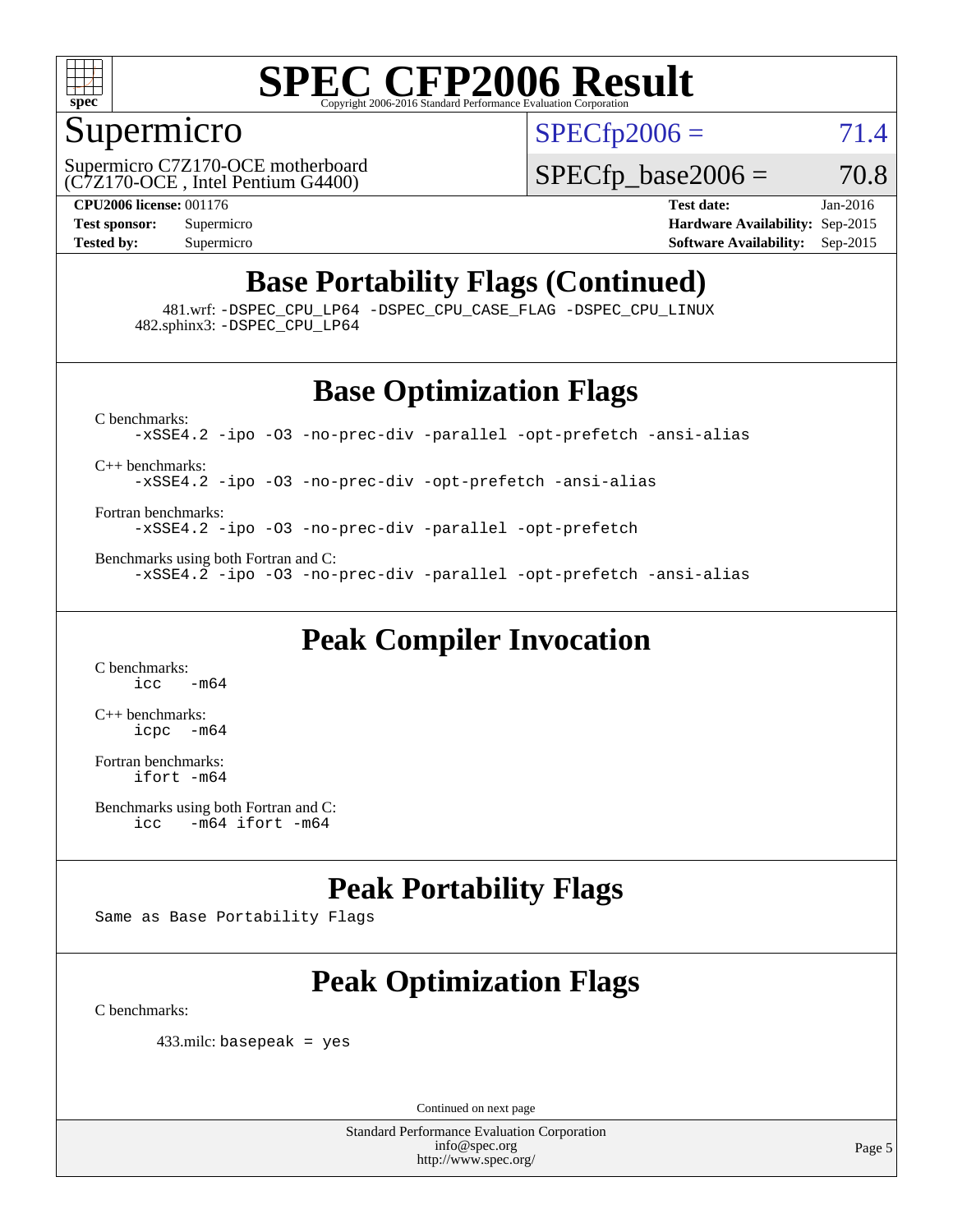

Supermicro

 $SPECTp2006 = 71.4$ 

(C7Z170-OCE , Intel Pentium G4400) Supermicro C7Z170-OCE motherboard  $SPECTp\_base2006 = 70.8$ 

**[Tested by:](http://www.spec.org/auto/cpu2006/Docs/result-fields.html#Testedby)** Supermicro **[Software Availability:](http://www.spec.org/auto/cpu2006/Docs/result-fields.html#SoftwareAvailability)** Sep-2015

**[CPU2006 license:](http://www.spec.org/auto/cpu2006/Docs/result-fields.html#CPU2006license)** 001176 **[Test date:](http://www.spec.org/auto/cpu2006/Docs/result-fields.html#Testdate)** Jan-2016 **[Test sponsor:](http://www.spec.org/auto/cpu2006/Docs/result-fields.html#Testsponsor)** Supermicro **[Hardware Availability:](http://www.spec.org/auto/cpu2006/Docs/result-fields.html#HardwareAvailability)** Sep-2015

## **[Peak Optimization Flags \(Continued\)](http://www.spec.org/auto/cpu2006/Docs/result-fields.html#PeakOptimizationFlags)**

 $470$ .lbm: basepeak = yes 482.sphinx3: basepeak = yes [C++ benchmarks:](http://www.spec.org/auto/cpu2006/Docs/result-fields.html#CXXbenchmarks) 444.namd: [-xSSE4.2](http://www.spec.org/cpu2006/results/res2016q1/cpu2006-20160120-38711.flags.html#user_peakPASS2_CXXFLAGSPASS2_LDFLAGS444_namd_f-xSSE42_f91528193cf0b216347adb8b939d4107)(pass 2) [-prof-gen:threadsafe](http://www.spec.org/cpu2006/results/res2016q1/cpu2006-20160120-38711.flags.html#user_peakPASS1_CXXFLAGSPASS1_LDFLAGS444_namd_prof_gen_21a26eb79f378b550acd7bec9fe4467a)(pass 1) [-ipo](http://www.spec.org/cpu2006/results/res2016q1/cpu2006-20160120-38711.flags.html#user_peakPASS2_CXXFLAGSPASS2_LDFLAGS444_namd_f-ipo)(pass 2)  $-03(pass 2)$  [-no-prec-div](http://www.spec.org/cpu2006/results/res2016q1/cpu2006-20160120-38711.flags.html#user_peakPASS2_CXXFLAGSPASS2_LDFLAGS444_namd_f-no-prec-div)(pass 2) [-par-num-threads=1](http://www.spec.org/cpu2006/results/res2016q1/cpu2006-20160120-38711.flags.html#user_peakPASS1_CXXFLAGSPASS1_LDFLAGS444_namd_par_num_threads_786a6ff141b4e9e90432e998842df6c2)(pass 1) [-prof-use](http://www.spec.org/cpu2006/results/res2016q1/cpu2006-20160120-38711.flags.html#user_peakPASS2_CXXFLAGSPASS2_LDFLAGS444_namd_prof_use_bccf7792157ff70d64e32fe3e1250b55)(pass 2) [-fno-alias](http://www.spec.org/cpu2006/results/res2016q1/cpu2006-20160120-38711.flags.html#user_peakCXXOPTIMIZEOPTIMIZE444_namd_f-no-alias_694e77f6c5a51e658e82ccff53a9e63a) [-auto-ilp32](http://www.spec.org/cpu2006/results/res2016q1/cpu2006-20160120-38711.flags.html#user_peakCXXOPTIMIZE444_namd_f-auto-ilp32) 447.dealII: basepeak = yes 450.soplex: basepeak = yes 453.povray: [-xSSE4.2](http://www.spec.org/cpu2006/results/res2016q1/cpu2006-20160120-38711.flags.html#user_peakPASS2_CXXFLAGSPASS2_LDFLAGS453_povray_f-xSSE42_f91528193cf0b216347adb8b939d4107)(pass 2) [-prof-gen:threadsafe](http://www.spec.org/cpu2006/results/res2016q1/cpu2006-20160120-38711.flags.html#user_peakPASS1_CXXFLAGSPASS1_LDFLAGS453_povray_prof_gen_21a26eb79f378b550acd7bec9fe4467a)(pass 1) [-ipo](http://www.spec.org/cpu2006/results/res2016q1/cpu2006-20160120-38711.flags.html#user_peakPASS2_CXXFLAGSPASS2_LDFLAGS453_povray_f-ipo)(pass 2) [-O3](http://www.spec.org/cpu2006/results/res2016q1/cpu2006-20160120-38711.flags.html#user_peakPASS2_CXXFLAGSPASS2_LDFLAGS453_povray_f-O3)(pass 2) [-no-prec-div](http://www.spec.org/cpu2006/results/res2016q1/cpu2006-20160120-38711.flags.html#user_peakPASS2_CXXFLAGSPASS2_LDFLAGS453_povray_f-no-prec-div)(pass 2) [-par-num-threads=1](http://www.spec.org/cpu2006/results/res2016q1/cpu2006-20160120-38711.flags.html#user_peakPASS1_CXXFLAGSPASS1_LDFLAGS453_povray_par_num_threads_786a6ff141b4e9e90432e998842df6c2)(pass 1)  $-prof$ -use(pass 2) [-unroll4](http://www.spec.org/cpu2006/results/res2016q1/cpu2006-20160120-38711.flags.html#user_peakCXXOPTIMIZE453_povray_f-unroll_4e5e4ed65b7fd20bdcd365bec371b81f) [-ansi-alias](http://www.spec.org/cpu2006/results/res2016q1/cpu2006-20160120-38711.flags.html#user_peakCXXOPTIMIZE453_povray_f-ansi-alias) [Fortran benchmarks](http://www.spec.org/auto/cpu2006/Docs/result-fields.html#Fortranbenchmarks):  $410.bwaves: basepeak = yes$  416.gamess: [-xSSE4.2](http://www.spec.org/cpu2006/results/res2016q1/cpu2006-20160120-38711.flags.html#user_peakPASS2_FFLAGSPASS2_LDFLAGS416_gamess_f-xSSE42_f91528193cf0b216347adb8b939d4107)(pass 2) [-prof-gen:threadsafe](http://www.spec.org/cpu2006/results/res2016q1/cpu2006-20160120-38711.flags.html#user_peakPASS1_FFLAGSPASS1_LDFLAGS416_gamess_prof_gen_21a26eb79f378b550acd7bec9fe4467a)(pass 1) [-ipo](http://www.spec.org/cpu2006/results/res2016q1/cpu2006-20160120-38711.flags.html#user_peakPASS2_FFLAGSPASS2_LDFLAGS416_gamess_f-ipo)(pass 2) [-O3](http://www.spec.org/cpu2006/results/res2016q1/cpu2006-20160120-38711.flags.html#user_peakPASS2_FFLAGSPASS2_LDFLAGS416_gamess_f-O3)(pass 2) [-no-prec-div](http://www.spec.org/cpu2006/results/res2016q1/cpu2006-20160120-38711.flags.html#user_peakPASS2_FFLAGSPASS2_LDFLAGS416_gamess_f-no-prec-div)(pass 2) [-par-num-threads=1](http://www.spec.org/cpu2006/results/res2016q1/cpu2006-20160120-38711.flags.html#user_peakPASS1_FFLAGSPASS1_LDFLAGS416_gamess_par_num_threads_786a6ff141b4e9e90432e998842df6c2)(pass 1) [-prof-use](http://www.spec.org/cpu2006/results/res2016q1/cpu2006-20160120-38711.flags.html#user_peakPASS2_FFLAGSPASS2_LDFLAGS416_gamess_prof_use_bccf7792157ff70d64e32fe3e1250b55)(pass 2) [-unroll2](http://www.spec.org/cpu2006/results/res2016q1/cpu2006-20160120-38711.flags.html#user_peakOPTIMIZE416_gamess_f-unroll_784dae83bebfb236979b41d2422d7ec2) [-inline-level=0](http://www.spec.org/cpu2006/results/res2016q1/cpu2006-20160120-38711.flags.html#user_peakOPTIMIZE416_gamess_f-inline-level_318d07a09274ad25e8d15dbfaa68ba50) [-scalar-rep-](http://www.spec.org/cpu2006/results/res2016q1/cpu2006-20160120-38711.flags.html#user_peakOPTIMIZE416_gamess_f-disablescalarrep_abbcad04450fb118e4809c81d83c8a1d) 434.zeusmp: basepeak = yes 437.leslie3d: basepeak = yes 459.GemsFDTD: [-xSSE4.2](http://www.spec.org/cpu2006/results/res2016q1/cpu2006-20160120-38711.flags.html#user_peakPASS2_FFLAGSPASS2_LDFLAGS459_GemsFDTD_f-xSSE42_f91528193cf0b216347adb8b939d4107)(pass 2) [-prof-gen:threadsafe](http://www.spec.org/cpu2006/results/res2016q1/cpu2006-20160120-38711.flags.html#user_peakPASS1_FFLAGSPASS1_LDFLAGS459_GemsFDTD_prof_gen_21a26eb79f378b550acd7bec9fe4467a)(pass 1) [-ipo](http://www.spec.org/cpu2006/results/res2016q1/cpu2006-20160120-38711.flags.html#user_peakPASS2_FFLAGSPASS2_LDFLAGS459_GemsFDTD_f-ipo)(pass 2)  $-03(pass 2)$  [-no-prec-div](http://www.spec.org/cpu2006/results/res2016q1/cpu2006-20160120-38711.flags.html#user_peakPASS2_FFLAGSPASS2_LDFLAGS459_GemsFDTD_f-no-prec-div)(pass 2) [-par-num-threads=1](http://www.spec.org/cpu2006/results/res2016q1/cpu2006-20160120-38711.flags.html#user_peakPASS1_FFLAGSPASS1_LDFLAGS459_GemsFDTD_par_num_threads_786a6ff141b4e9e90432e998842df6c2)(pass 1) [-prof-use](http://www.spec.org/cpu2006/results/res2016q1/cpu2006-20160120-38711.flags.html#user_peakPASS2_FFLAGSPASS2_LDFLAGS459_GemsFDTD_prof_use_bccf7792157ff70d64e32fe3e1250b55)(pass 2) [-unroll2](http://www.spec.org/cpu2006/results/res2016q1/cpu2006-20160120-38711.flags.html#user_peakOPTIMIZE459_GemsFDTD_f-unroll_784dae83bebfb236979b41d2422d7ec2) [-inline-level=0](http://www.spec.org/cpu2006/results/res2016q1/cpu2006-20160120-38711.flags.html#user_peakOPTIMIZE459_GemsFDTD_f-inline-level_318d07a09274ad25e8d15dbfaa68ba50) [-opt-prefetch](http://www.spec.org/cpu2006/results/res2016q1/cpu2006-20160120-38711.flags.html#user_peakOPTIMIZE459_GemsFDTD_f-opt-prefetch) [-parallel](http://www.spec.org/cpu2006/results/res2016q1/cpu2006-20160120-38711.flags.html#user_peakOPTIMIZE459_GemsFDTD_f-parallel) 465.tonto: [-xSSE4.2](http://www.spec.org/cpu2006/results/res2016q1/cpu2006-20160120-38711.flags.html#user_peakPASS2_FFLAGSPASS2_LDFLAGS465_tonto_f-xSSE42_f91528193cf0b216347adb8b939d4107)(pass 2) [-prof-gen:threadsafe](http://www.spec.org/cpu2006/results/res2016q1/cpu2006-20160120-38711.flags.html#user_peakPASS1_FFLAGSPASS1_LDFLAGS465_tonto_prof_gen_21a26eb79f378b550acd7bec9fe4467a)(pass 1) [-ipo](http://www.spec.org/cpu2006/results/res2016q1/cpu2006-20160120-38711.flags.html#user_peakPASS2_FFLAGSPASS2_LDFLAGS465_tonto_f-ipo)(pass 2) [-O3](http://www.spec.org/cpu2006/results/res2016q1/cpu2006-20160120-38711.flags.html#user_peakPASS2_FFLAGSPASS2_LDFLAGS465_tonto_f-O3)(pass 2) [-no-prec-div](http://www.spec.org/cpu2006/results/res2016q1/cpu2006-20160120-38711.flags.html#user_peakPASS2_FFLAGSPASS2_LDFLAGS465_tonto_f-no-prec-div)(pass 2) [-par-num-threads=1](http://www.spec.org/cpu2006/results/res2016q1/cpu2006-20160120-38711.flags.html#user_peakPASS1_FFLAGSPASS1_LDFLAGS465_tonto_par_num_threads_786a6ff141b4e9e90432e998842df6c2)(pass 1) [-prof-use](http://www.spec.org/cpu2006/results/res2016q1/cpu2006-20160120-38711.flags.html#user_peakPASS2_FFLAGSPASS2_LDFLAGS465_tonto_prof_use_bccf7792157ff70d64e32fe3e1250b55)(pass 2) [-inline-calloc](http://www.spec.org/cpu2006/results/res2016q1/cpu2006-20160120-38711.flags.html#user_peakOPTIMIZE465_tonto_f-inline-calloc) [-opt-malloc-options=3](http://www.spec.org/cpu2006/results/res2016q1/cpu2006-20160120-38711.flags.html#user_peakOPTIMIZE465_tonto_f-opt-malloc-options_13ab9b803cf986b4ee62f0a5998c2238) [-auto](http://www.spec.org/cpu2006/results/res2016q1/cpu2006-20160120-38711.flags.html#user_peakOPTIMIZE465_tonto_f-auto) [-unroll4](http://www.spec.org/cpu2006/results/res2016q1/cpu2006-20160120-38711.flags.html#user_peakOPTIMIZE465_tonto_f-unroll_4e5e4ed65b7fd20bdcd365bec371b81f) [Benchmarks using both Fortran and C](http://www.spec.org/auto/cpu2006/Docs/result-fields.html#BenchmarksusingbothFortranandC): 435.gromacs: basepeak = yes  $436.cactusADM: basepeak = yes$  454.calculix: [-xSSE4.2](http://www.spec.org/cpu2006/results/res2016q1/cpu2006-20160120-38711.flags.html#user_peakOPTIMIZE454_calculix_f-xSSE42_f91528193cf0b216347adb8b939d4107) [-ipo](http://www.spec.org/cpu2006/results/res2016q1/cpu2006-20160120-38711.flags.html#user_peakOPTIMIZE454_calculix_f-ipo) [-O3](http://www.spec.org/cpu2006/results/res2016q1/cpu2006-20160120-38711.flags.html#user_peakOPTIMIZE454_calculix_f-O3) [-no-prec-div](http://www.spec.org/cpu2006/results/res2016q1/cpu2006-20160120-38711.flags.html#user_peakOPTIMIZE454_calculix_f-no-prec-div) [-auto-ilp32](http://www.spec.org/cpu2006/results/res2016q1/cpu2006-20160120-38711.flags.html#user_peakCOPTIMIZE454_calculix_f-auto-ilp32) [-ansi-alias](http://www.spec.org/cpu2006/results/res2016q1/cpu2006-20160120-38711.flags.html#user_peakCOPTIMIZE454_calculix_f-ansi-alias)  $481 \text{.m}$ : basepeak = yes